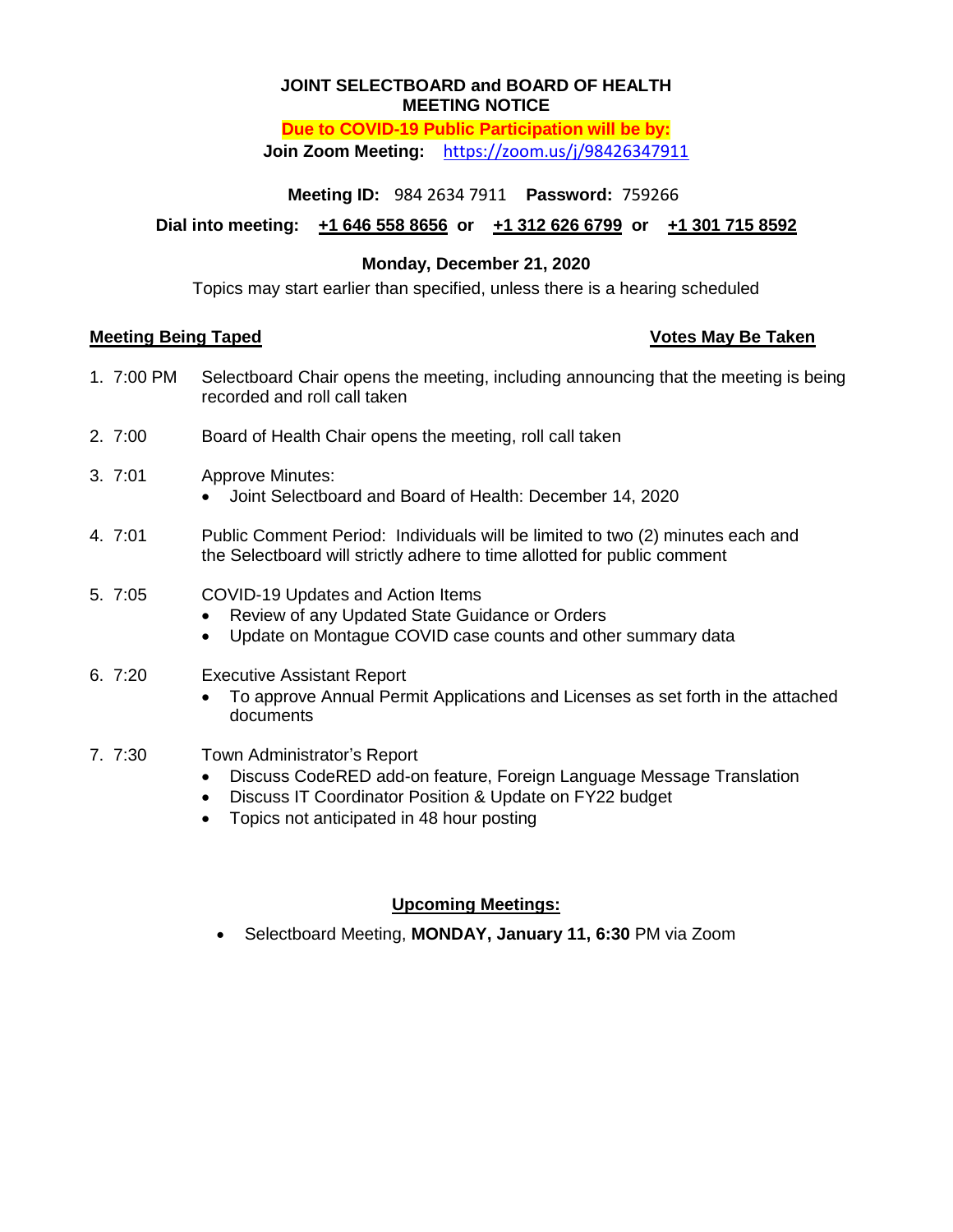| 2021 Licenses                                                                              |                                                                   |  |
|--------------------------------------------------------------------------------------------|-------------------------------------------------------------------|--|
| <b>Liquor Licenses</b>                                                                     |                                                                   |  |
|                                                                                            |                                                                   |  |
| <b>BREWERY/WINERY POURING PERMIT - SEATING UNDER 50</b>                                    | \$27.50 each                                                      |  |
| Brick & Feather Brewery, Inc.                                                              | 78 11th Street, Turners Falls, MA                                 |  |
| Element Brewing Company dba Element Brewing Co. LLC                                        | 16 Bridge St, Miller Falls, MA                                    |  |
| Pioneer Valley Brewery, LLC                                                                | 151 Third St, Turners Falls, MA                                   |  |
| Wild Child Cellars dba Wild Child Cellars, LLC                                             | 44 Canal Street, Turners Falls, MA                                |  |
| <b>CLUB, ALL ALCOHOL</b>                                                                   | \$181.25 each                                                     |  |
| Millers Falls Rod & Gun Club Inc.                                                          | 201R Turners Falls Rd, Turners Falls, MA                          |  |
| Montague Bpo Elks Lodge 2521                                                               | 1 Elk Ave, Turners Falls, MA                                      |  |
| Saint Kazimierz Society dba St. Kazimierz Society                                          | 197 Avenue A, Turners Falls, MA                                   |  |
| St. Stanislaus B and M Society, Inc.                                                       | 6 K St, Turners Falls, MA                                         |  |
| Turners Falls Rod & Gun Club, Inc.                                                         | 15 Deep Hole Road, Turners Falls, MA                              |  |
|                                                                                            |                                                                   |  |
| <b>GENERAL ON PREMISES</b>                                                                 | \$145.00 each                                                     |  |
| Mystic Pinball, LLC                                                                        | 104 Avenenue A, Turners Falls, MA                                 |  |
| PACKAGE STORE, ALL ALCOHOL                                                                 | \$975.00 each                                                     |  |
| Bryan Call dba Crestview Liquors                                                           | 68 Unity St, Turners Falls, MA                                    |  |
| Slow Village Ahead dba Montague Village Store                                              | 60 Main St, Montague, MA                                          |  |
| Purple Meadow Ventures, Inc. dba Connecticut River Liquor & Wine                           | 123 Avenue A, Turners Falls, MA                                   |  |
| Sahirat, LLC dba Carrolls Market                                                           | 33 East Main St, Millers Falls, MA                                |  |
|                                                                                            |                                                                   |  |
| <b>PACKAGE STORE, BEER &amp; WINE</b>                                                      | \$550.00 each                                                     |  |
| Crooked River Corp. dba Food City                                                          | 250 Avenue A, Turners Falls, MA                                   |  |
|                                                                                            |                                                                   |  |
| <b>RESTAURANT, ALL ALCOHOL</b>                                                             | \$262.50 each                                                     |  |
| Arthur Binaco & Merchant dba Five Eyed Fox                                                 | 37 Third Street, Turners Falls, MA                                |  |
| Between the Uprights, LLC dba Between the Uprights at 2nd St.                              | 23 Avenue A, Turners Falls, MA                                    |  |
| Bread & Water, LLC dba The Alvah Stone                                                     | 440 Greenfield Rd, Montague, MA                                   |  |
| Crystal Spring Investments, LLC dba Millers Pub                                            | 29 East Main St, Millers Falls, MA                                |  |
| Hubies Tavern Inc. dba Hubies Tavern and Restaurant                                        | 66 Avenue A, Turners Falls, MA                                    |  |
| Pamela Tierney dba Black Cow Burger                                                        | 125 Avenue A, Turners Falls, MA                                   |  |
| Riff's Inc. dba Riff's, North                                                              | 166 Avenue A, Turners Falls, MA                                   |  |
| Rocket Science, LLC dba The Rendezvous                                                     | 78 Third St, Turners Falls, MA                                    |  |
| Secondhand Smoke, Inc. dba North Village Smokehouse                                        | 32 Federal St, Millers Falls, MA                                  |  |
| Thomas Memorial Golf & Country Club                                                        | 30 Country Club Ln, Turners Falls, MA                             |  |
| <b>RESTAURANT, BEER &amp; WINE</b>                                                         | \$145.00 each                                                     |  |
|                                                                                            |                                                                   |  |
| Argy Pizza, Inc. dba Turners Falls Pizza<br><b>CVB Harvest LLC dba Great Falls Harvest</b> | 119 Avenue A, Turners Falls, MA                                   |  |
| Lady Killigrew Café, Inc. dba Lady Killigrew Café, Inc.                                    | 50 Third St, Turners Falls, MA<br>444 Greenfield Rd, Montague, MA |  |
| Shady Glen, Inc dba Shady Glen                                                             | 7 Avenue A, Turners Falls, MA                                     |  |
| Shea Theater Arts Center, Inc. dba Shea Theater                                            | 71 Avenue A, Turners Falls, MA                                    |  |
|                                                                                            |                                                                   |  |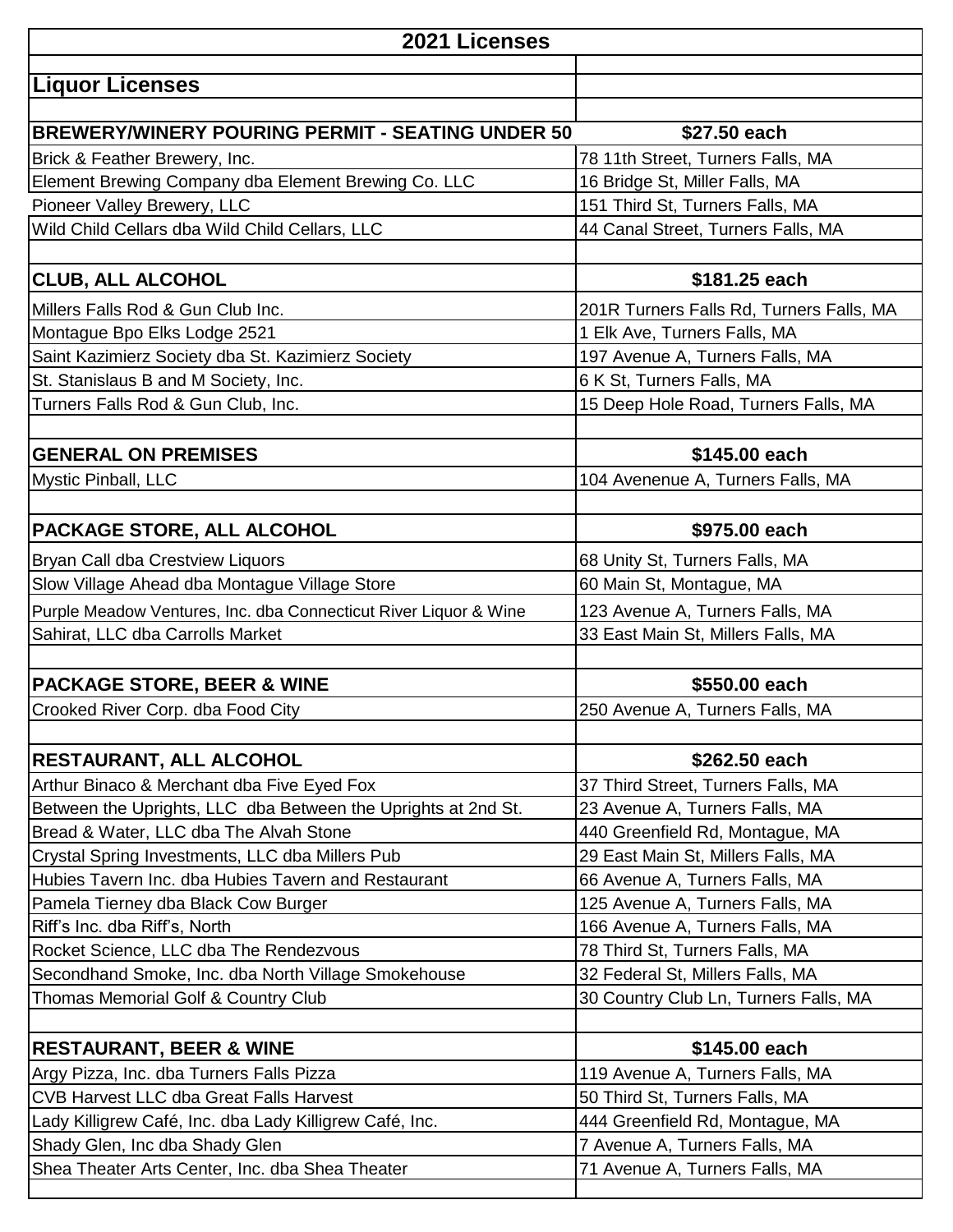| <b>Miscellaneous Licenses</b>                                 |                                          |
|---------------------------------------------------------------|------------------------------------------|
|                                                               |                                          |
| <b>AUTOMATIC AMUSEMENT</b>                                    | \$11.25 each device                      |
| Between the Uprights, LLC dba Between the Uprights at 2nd St. | 23 Avenue A, Turners Falls, MA           |
| <b>Millers Pub</b>                                            | 29 East Main St, Millers Falls, MA       |
| <b>Hubies Tavern and Restaurant</b>                           | 66 Avenue A, Turners Falls, MA           |
| Millers Falls Rod & Gun Club Inc.                             | 201R Turners Falls Rd, Turners Falls, MA |
| Montague B.P.O Elks # 2521                                    | 1 Elk Ave, Turners Falls, MA             |
| St. Kazimierz Society                                         | 197 Avenue A, Turners Falls, MA          |
| Shea Theater Arts Center, Inc.                                | 71 Avenue A, Turners Falls, MA           |
| St. Stanislaus B and M Society, Inc.                          | 6 K St, Turners Falls, MA                |
|                                                               |                                          |
| <b>CLASS II - USED CARS</b>                                   | \$110.00 each                            |
| Bob's Auto                                                    | 303 Avenue A, Turners Falls, MA          |
| Koch's Auto Sales                                             | 98 Turners Falls Rd, Turners Falls, MA   |
| Mark's Auto                                                   | Federal St, Montague, MA                 |
| Mark's Auto                                                   | 484 Federal St, Montague, MA             |
| Montague Garage                                               | 10 Station St, Montague, MA              |
| Rau's Sunoco                                                  | 531 Turners Falls Rd, Montague, MA       |
| Semaski General Contractor & Equipment Sales                  | 186 Turners Falls Rd, Montague, MA       |
| Zak's Auto Sales and Repair                                   | 46 Randall Road, Montague, MA            |
|                                                               |                                          |
| <b>CLASS III -JUNK</b>                                        | \$110.00 each                            |
| Bob's Auto                                                    | 303 Avenue A, Turners Falls, MA          |
| Rau's Sunoco                                                  | 531 Turners Falls Rd, Montague, MA       |
|                                                               |                                          |
| <b>ENTERTAINMENT</b>                                          | \$13.75 each                             |
| Arthur Binaco & Merchant dba Five Eyed Fox                    | 37 Third Street, Turners Falls, MA       |
| Between the Uprights, LLC dba Between the Uprights at 2nd St. | 23 Avenue A, Turners Falls, MA           |
| The Alvah Stone                                               | 440 Greenfield Rd, Montague, MA          |
| Millers Pub                                                   | 29 East Main St, Millers Falls, MA       |
| <b>Great Falls Harvest</b>                                    | 50 Third St, Turners Falls, MA           |
| <b>Element Brewing Company</b>                                | 16 Bridge St, Miller Falls, MA           |
| <b>Hubies Tavern</b>                                          | 66 Avenue A, Turners Falls, MA           |
| Millers Falls Rod & Gun Club Inc.                             | 201R Turners Falls Rd, Turners Falls, MA |
| Montague Book Mill                                            | Greenfield Rd, Montague, MA              |
| Montague Elks #2521                                           | 1 Elk Ave, Turners Falls, MA             |
| <b>Black Cow Burger Bar</b>                                   | 125 Avenue A, Turners Falls, MA          |
| Pioneer Valley Brewery, LLC                                   | 151 Third Street, Turners Falls, MA      |
| Riff's, North                                                 | 166 Avenue A, Turners Falls, MA          |
| Rocket Science, LLC dba The Rendezvous                        | 78 Third St, Turners Falls, MA           |
| St. Kazimierz Society                                         | 197 Avenue A, Turners Falls, MA          |
| Secondhand Smoke, Inc. dba North Village Smokehouse           | 32 Federal St, Millers Falls, MA         |
| Shea Theater Arts Center, Inc.                                | 71 Avenue A, Turners Falls, MA           |
| St. Stanislaus B and M Society, Inc.                          | 6 K St, Turners Falls, MA                |
| Thomas Memorial Golf & Country Club, Inc.                     | 30 Country Club Ln, Turners Falls, MA    |
| Turners Falls Rod & Gun Club                                  | 15 Deep Hole Road, Turners Falls, MA     |